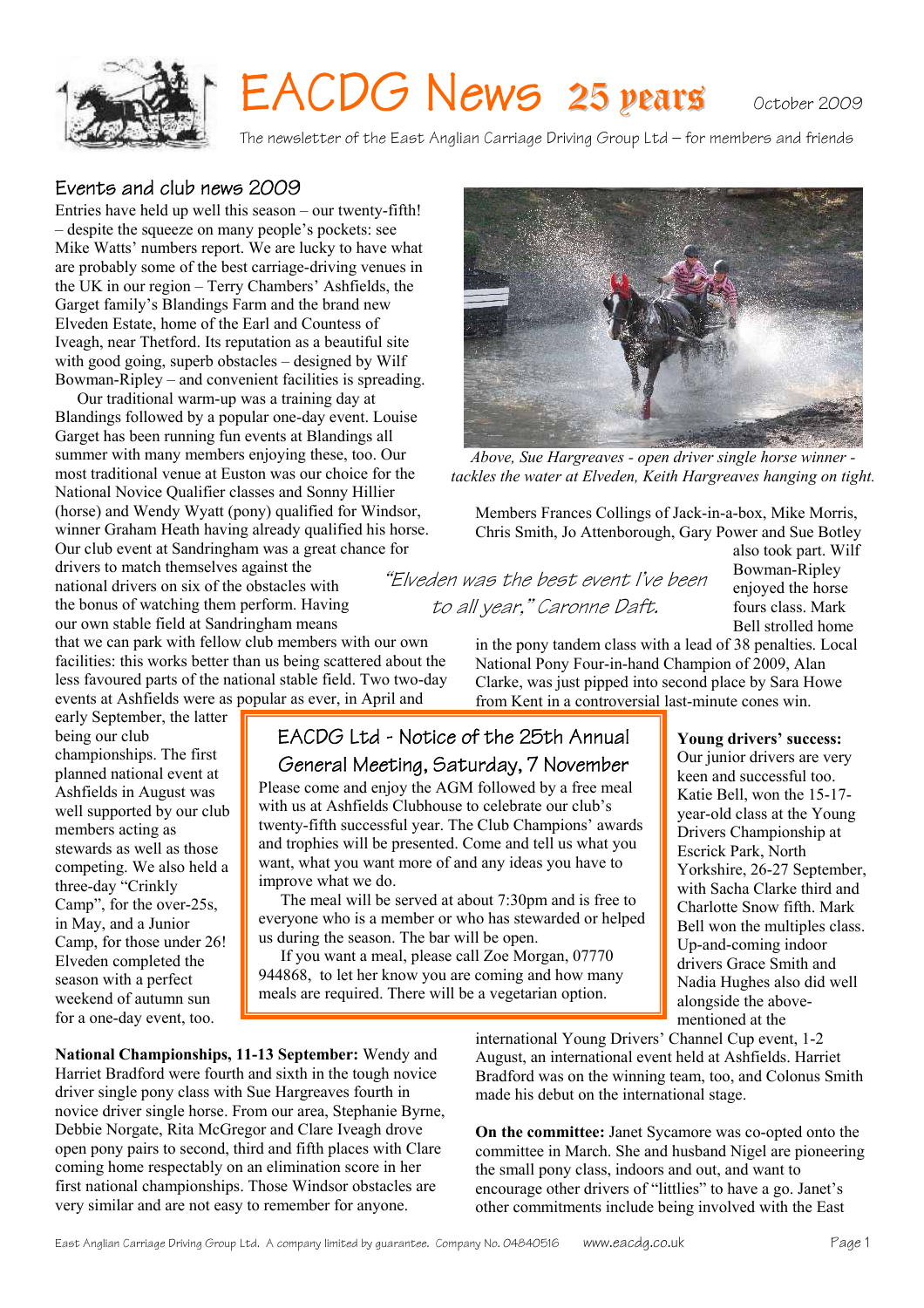Anglian Shetland Pony Group which meant that, sadly, she missed our last event at Elveden because she was promoting driving at the EASPG's show on the same day. Nigel and

Janet also joined Mike and Fiona, Brian and Wendy Embleton, Rita and Tom McGregor, Steve and Tabitha King, Dean and Ellis Shelton, Chris Patrick and Jess Hine at the Euston working party, 16 May, when we strimmed and tidied the obstacles and bothered some moles.

 Volunteer co-ordinator Hilary Ray has also joined the committee as she's a vital part of the events team.

"Thank you" to Stephanie Richards and husband Nick Westwood who performed Safety Officer duties for us this season and who are standing down from the committee. If you know of someone who could be persuaded to take on this role next year, please get

in touch as soon as possible. We can't run events without a Safety Officer these days and it's an important job.

The committee – who are all volunteers – has invested in replacing a few stopwatches, clocks, clipboards and sundry items, plus some smart new letters for the obstacles.

**Backoffice:** Annette Bond has been gradually taking over the task of scoring for our events, with training from Mike Watts and occasional help from volunteers who like adding up. We like to put the scores on the website within 24 hours – or sooner – and we did this for every event this season.

**Thank you all** who've enjoyed our events this year, who remembered to leave their stable area and surroundings spic and span, who helped at events in any way, with catering – Ginny White, especially – and many of you who even wore your helmets when you were exercising and on quad bikes!

## This year's numbers

This year EACDG has run three training camps, two oneday events and five two-day events, with 317 entries in all. That was a good number of entries; slightly down on 2008 perhaps because of the credit crunch, but up on 2007. These entries came from our 123 members as well as visitors from other clubs. Just over two-thirds entered online. MW

| <b>EACDG Entries 2009</b>          | <b>Event type</b> | <b>Entries</b> |
|------------------------------------|-------------------|----------------|
| <b>Blandings training 28 March</b> | training          | 9              |
| Blandings 1 day 29 March           | one-day           | 30             |
| Ashfields 25-6 April               | two-day           | 80             |
| <b>Ashfields Crinkly 22-4 May</b>  | training          | 14             |
| Euston 30-31 May                   | two-day, NQ       | 39             |
| Sandringham 27-28 June             | two-day           | 33             |
| Elveden training 17 July           | training          | 6              |
| Elveden 18-19 July                 | two-day           | 33             |
| Ashfields 4-5 Sept                 | two-day           | 40             |
| Elveden 27 Sept                    | one-day           | 33             |
| <b>Total</b>                       |                   | 317            |

**Our volunteers, judges, observers and stewards** are a wonderful, friendly, loyal and very hard-working group of people who make our events happen and turn out in all

> weathers with the reward of a packed lunch and our appreciation for their many hours of

dedicated concentration. Without them we would not be able to run any events. I hope we will see you at the AGM where you can enjoy a free supper as a token of our thanks. FP



*Zoe Napier and Cathy Gray always look like they enjoy themselves. Zoe is the Novice Driver Single Horse Points League Champion 2009.*

New members: new to outdoor driving trials?

The club is affiliated to the British Horse Driving Trials Association and adopts their rules\*.

From 1 January 2009, anyone who has never driven in horse driving trials must have a BHDTA safety assessment before they can enter a competition (although they can come to training events without it – and can be assessed at the training event). We have a responsibility to you, your horse, the rest of us, our horses, to the stewards, spectators, landowner, officials… Please understand that this is a Health and Safety necessity. We are a club, not a business, and we all share responsibility for our safety and welfare.

The assessment is not about testing trials driving skills but about the driver's general competence and knowledge of safe driving techniques and good practices. Indoor and unaffiliated driving trials experience is not taken into account. This is a BHDTA rule and applies to everyone, no matter what your age, level of experience, background, gender, sexual orientation or race. Afterwards you may compete with the pony or horse and turnout you were assessed with: no-one has failed yet!

Among those qualified to do the assessment are LHHIs (qualified instructors) and national open class competitors with three years experience.

If you wish to be assessed, please speak to Fiona to discuss how to go about it and to ensure the forms are completed correctly – and well in advance of when you want to compete, preferably.

 \*You can buy the latest rulebook from their website or call 0845 643 2116 - £10 + £2.95 p&p + £6 for the binder.

So, if you are new to outdoor driving trials and wish to compete next year, please help us to help you – phone me to discuss your plans and we can plan how to achieve them.

Ours is a sport for the patient: "It takes about three seasons of competing before you really know what you are doing." I quote a well-known local national competitor and, no, I didn't believe it then, but I do now. You will have setbacks as well as, one hopes, triumphs, big and small: it's a fantastic sport, whatever your level, and we really are a very friendly supportive group. Just ask!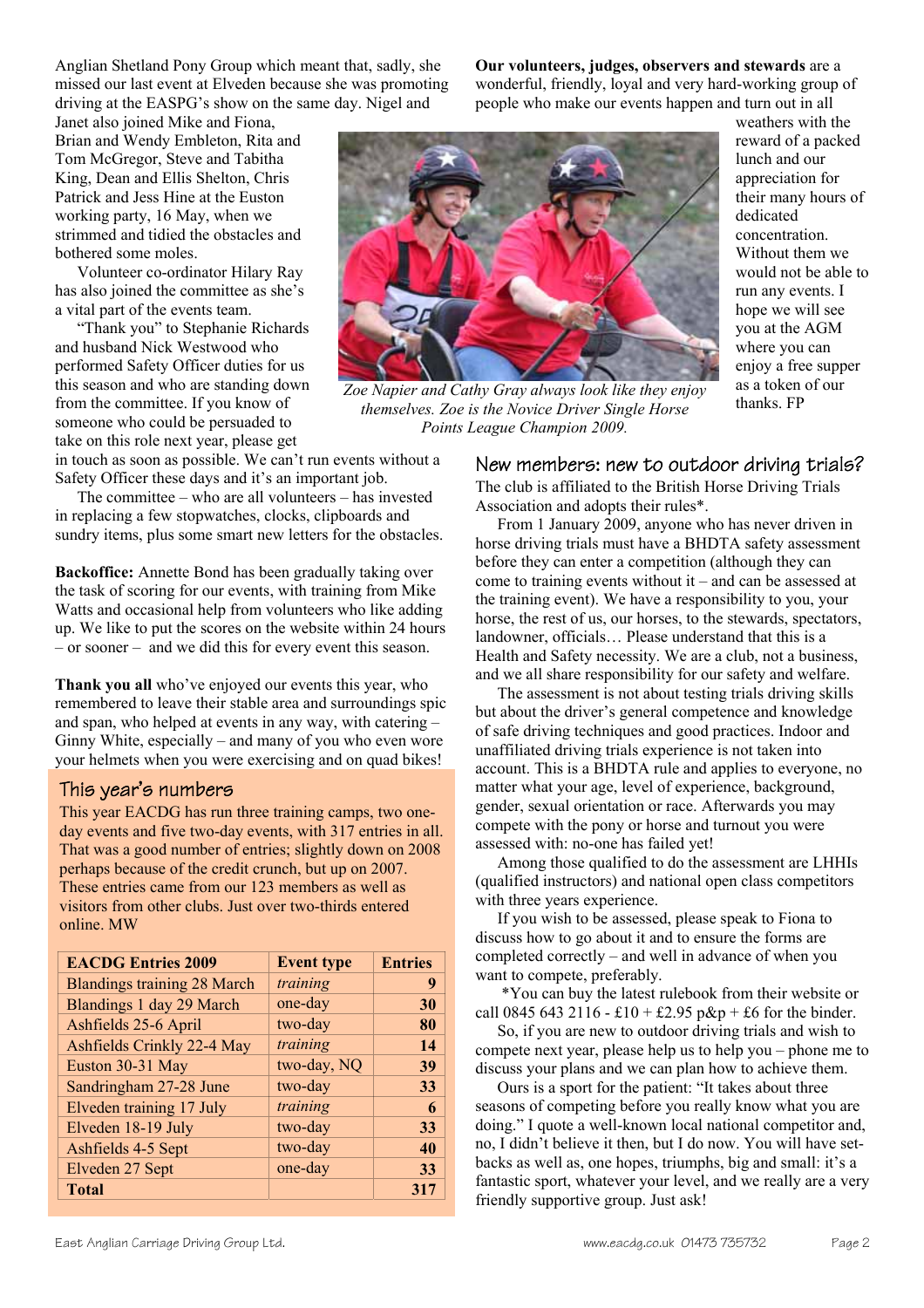**Mentors wanted:** We'd also be pleased to hear from any more experienced drivers who'd like to mentor newcomers – do get in touch…

**"I'd like to - design obstacles/plan a cones course/ mark out the marathon course."** If you would like to learn how to do any of these things – or to help in any other practical way at or before or after events, please contact Fiona to find out more. There are special training courses in the new year and we need more people to join in the fun of organising our events. **This could be you!** 

# If you wish to progress

from club to national competitions – either to national novice qualifier (for singles) or for multiples, or from single to multiples within the club, please tell us your plans so we can make sure you are qualified correctly. It can take one or two seasons to achieve, it's easy, and just needs planning.

 We must have your qualification form before the event starts – this is because you are observed in every phase by the event officials. I usually have spare forms with me and will do everything I can to help you, but please help me by planning ahead and telling us you want it signed on your entry form. Thank you. FP



#### Some tips about driving cones

We all do this for fun, but it's not so much fun when you don't know the rules and pick up unwanted penalties, so here are a few reminders. n.b. we don't always enforce every rule to the letter but it's useful to know them! 1. Do not take a dog into the cones arena at any time.

- 
- 2. Only the driver and trainer may walk the cones.
- 3. The corners of the cones arena are usually marked out by poles (or it is in an enclosed area). Do not drive outside the marked area while competing.
- 4. Once the cones competition has started you may only walk the course with the permission of the cones arena party – and you should wear your presentation clothes. You do not have to wear gloves or apron.
- 5. The groom must not speak or communicate with the driver in the cones competition. An exception is when the driver is stopped by the bell (if a cones obstacle has been knocked over and needs rebuilding, for example): the groom can tell the driver that the bell has gone.
- 6. Halt and salute the arena party before you start.
- 7. Do not drive through the start flags until you have been given a signal to start.
- 8. Your carriage will be measured after you have completed the cones course. Stay until the steward tells you it is the correct width. If you are under width, you will be eliminated.\*

We have a new handbell for the cones party to use as a signal for you to start (or to stop, if necessary).

\*Pre-novice and novice class drivers are usually given 50 penalties instead of being eliminated.

*(Reminder to self: red-on-the-right, white-on-the -left… red-on-the-right…)* 



#### We present - trace carriers, etc.

Presentation judging strikes dread into the hearts of prenovice and novice drivers: it serves the important purpose of checking the horse, harness and carriage for cleanliness, safety and correct fit and of encouraging drivers to maintain a high standard of turnout – which they do, generally.

 John and Jo Attenborough have enjoyed judging the novice and pre-novice classes presentation and were pleased with the effort made. Trace carriers were particularly ingenious: one person had made theirs out of a pair of spur straps. Other useful comments from presentation judge Sarah-Jane Williams were that while the driver and groom, horse and harness were usually immaculate, a bit more time spent cleaning the carriage would lead to better marks overall. Sarah-Jane also suggests taking a spares kit on the marathon. We thought of a spare trace, hole punch and shoelace – or a rein splice – black sticky tape, such as duct tape – knife, baler twine, hoof pick, multi-tool with a screwdriver, small spanner, pliers, switched-off mobile phone?

## Volunteers wanted

Our team of volunteers enjoy our events as well as being darn good at their observing and recording tasks. We always welcome an extra pair of hands and eyes and stewarding is a good way to make new friends and to learn the rules. "It's more fun than I thought", said Sue Hargreaves, who wrote for the dressage judge at Blandings.

 Spectating is the first small step to becoming involved, of course. Do you have interested friends or neighbours who'd like to come and watch us next year? Can you help us to find more people who might help us in the future?

 We always need more helpers. Can you help to find more people? Volunteers get a free lunch and refreshments and can be added to the newsletter mailing list, if they wish.

 Please call Hilary Ray 01206 251339 and leave your contact number if you'd like to join the volunteers or to put her in touch with new people who are interested for 2010.

*p.s. EACDG events have been reported in Absolute Horse, East Anglia Rider, Carriage Driving magazine and Inharness magazine. If you wish to write a report for the newsletter, please send it to me, Fiona, preferably by email.* 

## Get well soon

The club sends its best wishes to Roy Brittain, who had a fall from his roof in the summer. Roy served on the committee for many years and then became one of our most dedicated stewards, usually accompanied until recently by his wife Joyce.

We wish a full recovery from appendicitis to Rosemary Neale, who had to miss the last Elveden event. Rosemary is out of hospital and recovering at home.